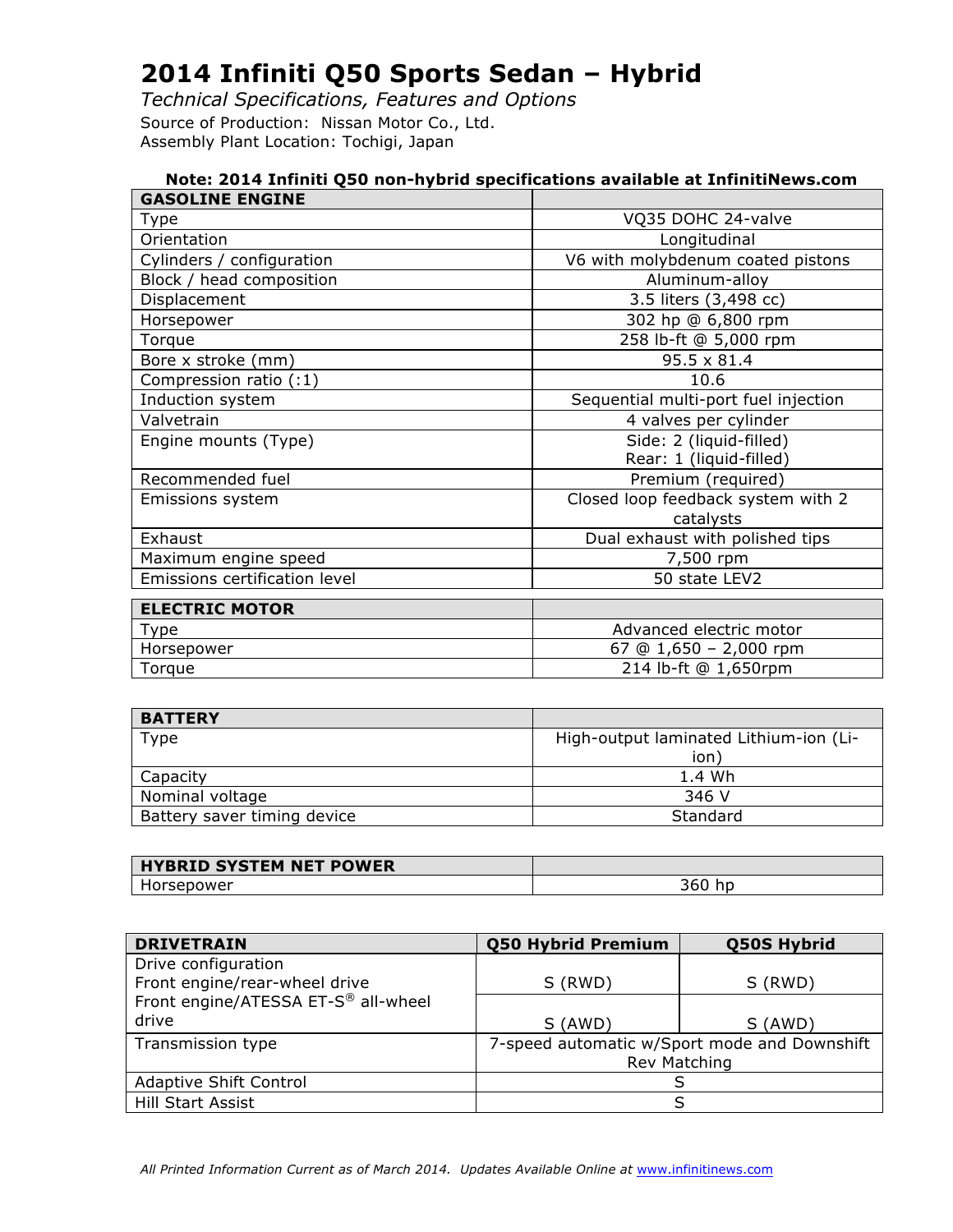| Gear ratios (:1)                       | ⊣st                        | 4.783 |
|----------------------------------------|----------------------------|-------|
|                                        | 2 <sup>nd</sup>            | 3.102 |
|                                        | 3 <sup>rd</sup>            | 1.984 |
|                                        | 4 <sup>th</sup>            | 1.371 |
|                                        | $\mathbf{5}^{\mathsf{th}}$ | 1.000 |
|                                        | 6 <sup>th</sup>            | 0.870 |
|                                        | 7 <sup>th</sup>            | 0.775 |
|                                        | Rev.                       | 3.858 |
| Final drive ratio $(1)$                |                            | 2.611 |
| Advanced Vehicle Dynamic Control (VDC) |                            | S     |
| with cancellation switch               |                            |       |

| <b>BODY, SUSPENSION AND STEERING</b> |            | Q50 Hybrid Premium<br>Q50S Hybrid        |                                              |
|--------------------------------------|------------|------------------------------------------|----------------------------------------------|
| Body type                            | Unibody    | High-strength steel corrosion-resistant, |                                              |
|                                      |            | aluminum hood                            |                                              |
| Front suspension                     |            |                                          | Independent double-wishbone w/stabilizer bar |
| Rear suspension                      |            |                                          | Multi-link independent w/stabilizer bar      |
| Sport tuning with double-piston KYB  |            | S                                        |                                              |
| shocks                               |            |                                          |                                              |
| Steering type                        |            | Direct Adaptive Steering                 |                                              |
| Steering ratio -                     | <b>RWD</b> | $12.07 - 36.98$                          |                                              |
| Direct Adaptive                      | AWD        | $11.92 - 36.54$                          |                                              |
| Steering                             |            |                                          |                                              |
| Turning diameter                     | <b>RWD</b> | 36.7                                     |                                              |
| (feet)                               | AWD        | 37.4                                     |                                              |
| Turns (lock-to-                      | <b>RWD</b> | 2.125                                    |                                              |
| lock)                                | AWD        | 2.026                                    |                                              |

| <b>BRAKES</b>                         |                   | <b>Q50 Hybrid Premium</b>                        | Q50S Hybrid |
|---------------------------------------|-------------------|--------------------------------------------------|-------------|
| Type                                  |                   | Electric Driven Intelligent Brake (regenerative) |             |
| Power-assisted                        | Front             | S                                                |             |
| vented disc (in.)                     | $12.6 \times 1.1$ |                                                  |             |
|                                       | Rear              | S                                                |             |
|                                       | $12.1 \times 0.6$ |                                                  |             |
|                                       | Front             |                                                  | S           |
|                                       | $14.0 \times 1.3$ |                                                  |             |
|                                       | Rear              |                                                  | S           |
|                                       | $13.8 \times 0.8$ |                                                  |             |
| 4-piston front/2-piston rear calipers |                   |                                                  | S           |
| Electronic Brake force Distribution   |                   | S                                                |             |
| Brake Assist with Preview Braking     |                   | S                                                |             |
| <b>Function</b>                       |                   |                                                  |             |
| 4-wheel/4-channel/4-sensor Anti-lock  |                   | S                                                |             |
| Braking System (ABS)                  |                   |                                                  |             |
| Parking brake                         |                   | Foot-operated                                    |             |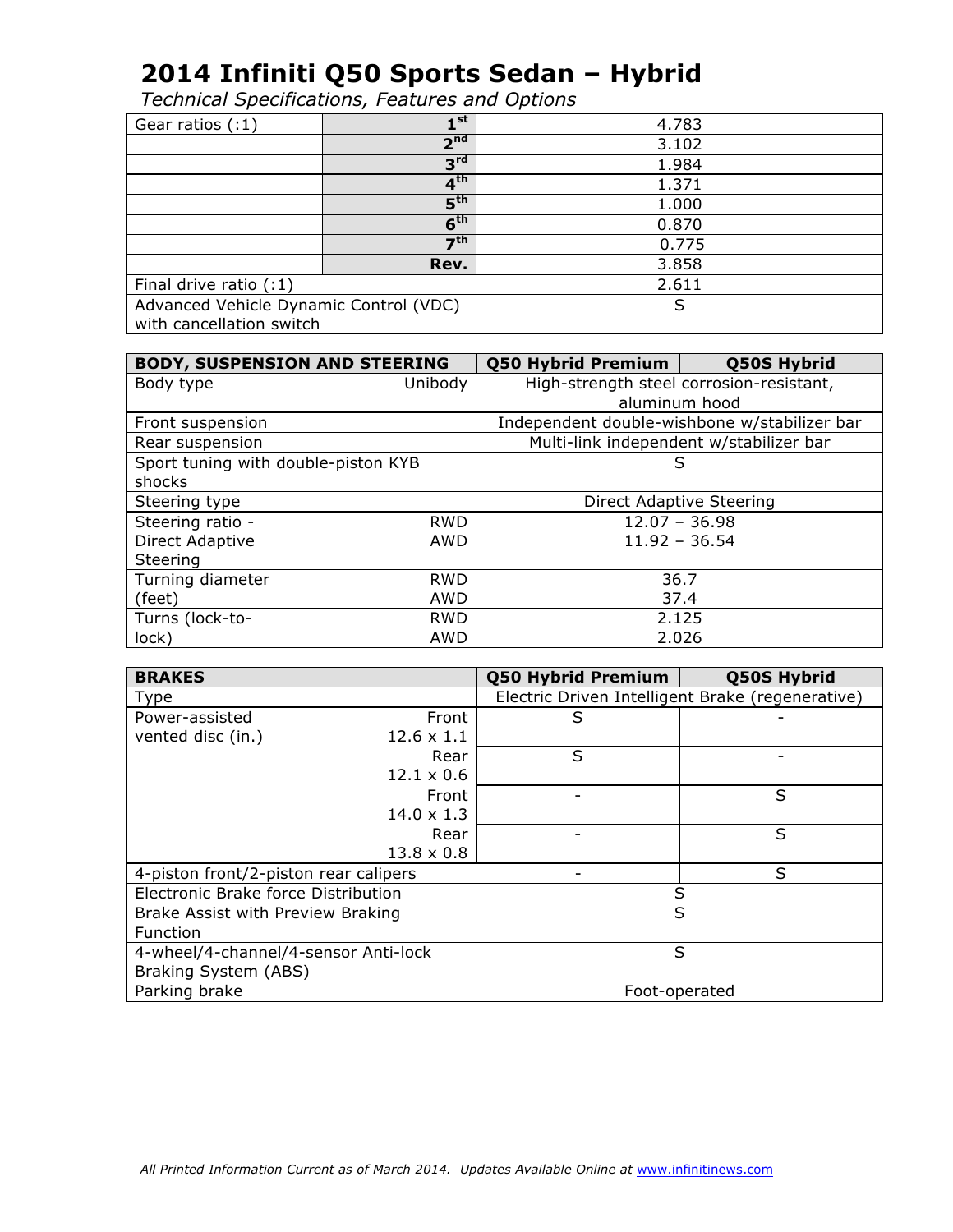| <b>WHEELS AND TIRES</b> |                             | <b>Q50 Hybrid Premium</b> | Q50S Hybrid              |
|-------------------------|-----------------------------|---------------------------|--------------------------|
| <b>Wheels</b>           |                             |                           |                          |
| Aluminum-alloy          | 17x7.5-in machine<br>finish |                           | $\overline{\phantom{a}}$ |
|                         | 19x8-in split 5-spoke       |                           |                          |
| <b>Tires</b>            |                             |                           |                          |
| All-Season              | Bridgestone 225/55R17       |                           |                          |
| All-Season              | Dunlop 225/40R19            | -                         | S - AWD                  |
| Summer                  | Dunlop 225/40R19            | ۰                         | S-RWD                    |

| <b>EXTERIOR DIMENSIONS (inches)</b> |            | Q50 Hybrid Premium | Q50S Hybrid |
|-------------------------------------|------------|--------------------|-------------|
| Wheelbase                           |            |                    | 112.2       |
| Overall length                      |            | 188.3              | 189.1       |
| Overall width                       |            | 71.8               |             |
| Overall height                      | <b>RWD</b> |                    | 56.8        |
|                                     | AWD        |                    | 57.2        |
| Front track width                   | <b>RWD</b> | 60.8               |             |
|                                     | AWD        | 60.4               |             |
| Rear track width                    | <b>RWD</b> | 61.8               |             |
|                                     | AWD        | 61.4               |             |
| Minimum ground                      | <b>RWD</b> | 5.1                | 4.8         |
| clearance                           | AWD        | 5.2                | 4.8         |
| Coefficient of Drag                 | <b>RWD</b> | 0.26               | 0.27        |
| (Cd)                                | <b>AWD</b> | 0.26               | 0.28        |

| <b>EXTERIOR FEATURES AND OPTIONS</b>       | Q50 Hybrid Premium | Q50S Hybrid |
|--------------------------------------------|--------------------|-------------|
| Signature LED headlights (LED high/low     | S                  |             |
| beam), daytime running lights              |                    |             |
| Automatic on/off                           | S                  |             |
| Adaptive Front lighting System (AFS) with  | P                  |             |
| high beam assist technology                |                    |             |
| Front LED fog lights and turn signals      | S                  |             |
| (mounted in lower fascia)                  |                    |             |
| Body-color dual power controlled heated    | S                  |             |
| outside mirrors                            |                    |             |
| Auto dimming outside mirrors with          | P                  |             |
| reverse synchronization, memory feature    |                    |             |
| Tinted glass power moonroof with rear tilt | S                  |             |
| feature, sliding sunshade, one-touch       |                    |             |
| operation                                  |                    |             |
| Unique sport front fascia                  |                    | ς           |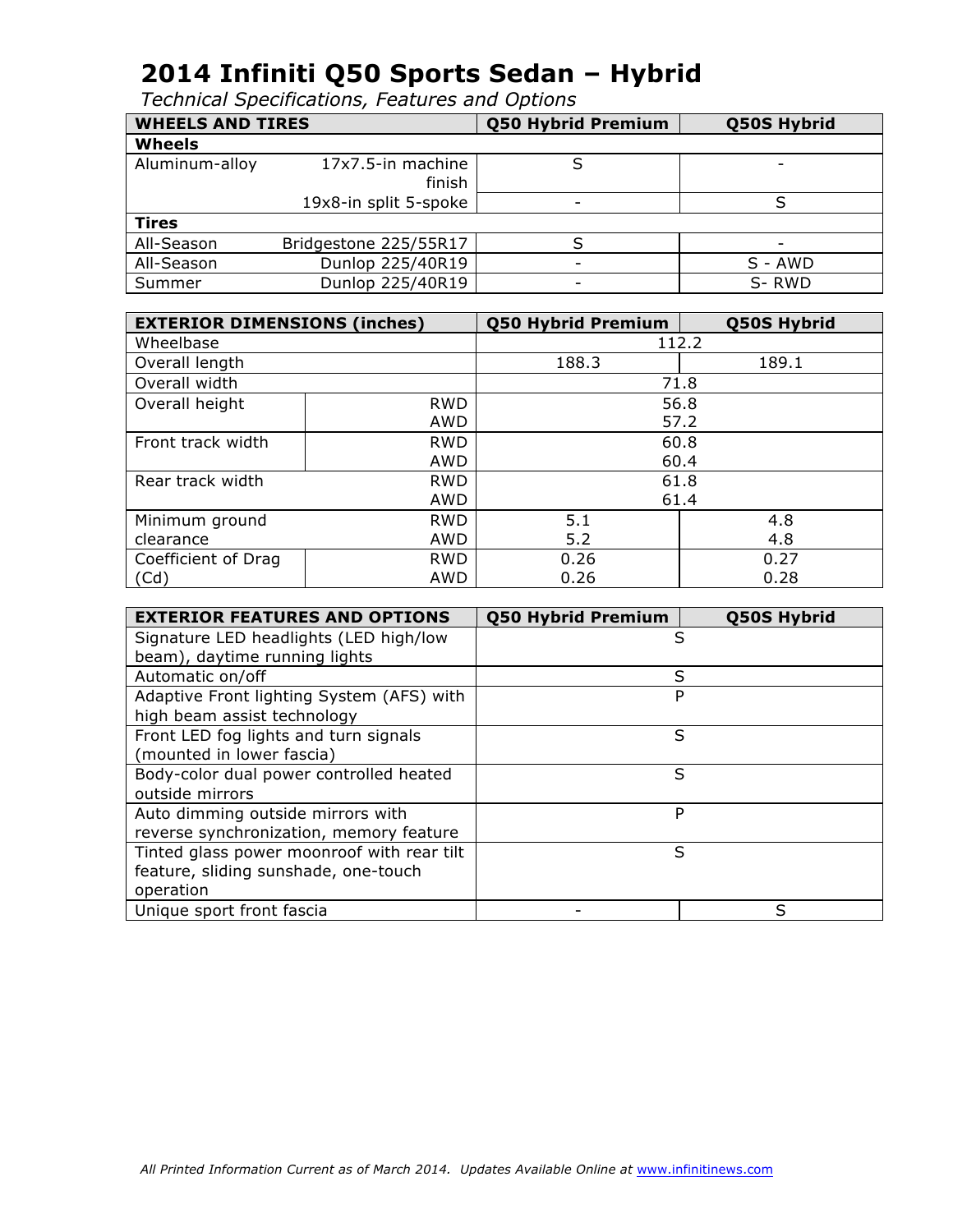| <b>INTERIOR DIMENSIONS (inches)</b> | <b>Front</b> | Rear |
|-------------------------------------|--------------|------|
| Headroom without moonroof           | 40.2         | 37.5 |
| Headroom with moonroof              | 39.5         | 36.8 |
| Shoulder room                       | 56.7         | 56.1 |
| Hip room                            | 53.2         | 52.5 |
| Legroom                             | 44.5         | 35.1 |

| <b>INTERIOR FEATURES AND OPTIONS</b>                | <b>Q50 Hybrid Premium</b>    | <b>Q50S Hybrid</b>      |
|-----------------------------------------------------|------------------------------|-------------------------|
| Leather-appointed seats                             | S                            |                         |
| Sport-type leather-appointed seats                  |                              | S                       |
| 8-way power driver's seat w/power                   | S                            |                         |
| adjustable lumbar support                           |                              |                         |
| 8-way power front passenger's seat                  |                              | S                       |
| Front sport driver's seat with manual               |                              | S                       |
| thigh extension and power thigh and                 |                              |                         |
| torso bolster adjustment                            |                              |                         |
| Front sport passenger's seat with                   |                              | S                       |
| manual thigh extension                              |                              |                         |
| Leather-covered steering wheel with                 |                              | S                       |
| illuminated audio and cruise control                |                              |                         |
| buttons                                             |                              |                         |
| Heated steering wheel                               | S - AWD                      | S-AWD                   |
| Fine Vision electroluminescent                      | S                            |                         |
| instrumentation                                     |                              |                         |
| Infiniti InTouch™ dual display system               |                              | S                       |
| with upper 8" and lower 7" VGA LCD                  |                              |                         |
| touch screens                                       |                              |                         |
| Infiniti Controller                                 | $rac{S}{S}$                  |                         |
| Infiniti InTuition™: fully customizable             |                              |                         |
| digital environment for storing driver              |                              |                         |
| settings to Intelligent Key                         |                              |                         |
| "Kacchu" finish aluminum trim                       |                              | S                       |
| Maple wood trim                                     |                              | P                       |
| Aluminum sill plates w/ "Infiniti" script           |                              | S                       |
| <b>Heated front seats</b>                           |                              | $\overline{S}$          |
| Around View <sup>®</sup> Monitor with Moving        |                              | P                       |
| Object Detection (MOD)                              |                              |                         |
| RearView Monitor                                    |                              | S                       |
| HomeLink® Universal Transceiver                     |                              | $\overline{\mathsf{S}}$ |
| Bluetooth <sup>®</sup> Hands-free Phone System      |                              | S                       |
| with hands-free text messaging                      |                              |                         |
| assistant                                           |                              |                         |
| Dual Zone Automatic Temperature                     |                              | S                       |
| Control with microfiltration                        |                              |                         |
| <b>Advanced Climate Control System</b>              |                              | P                       |
| (ACCS) with Plasmacluster <sup>®</sup> air purifier |                              |                         |
| Aluminum-accented pedals                            | $\qquad \qquad \blacksquare$ | S                       |
| Rear seat reading lights                            |                              | $\sf S$                 |
| Memory system for driver's seat,                    |                              | P                       |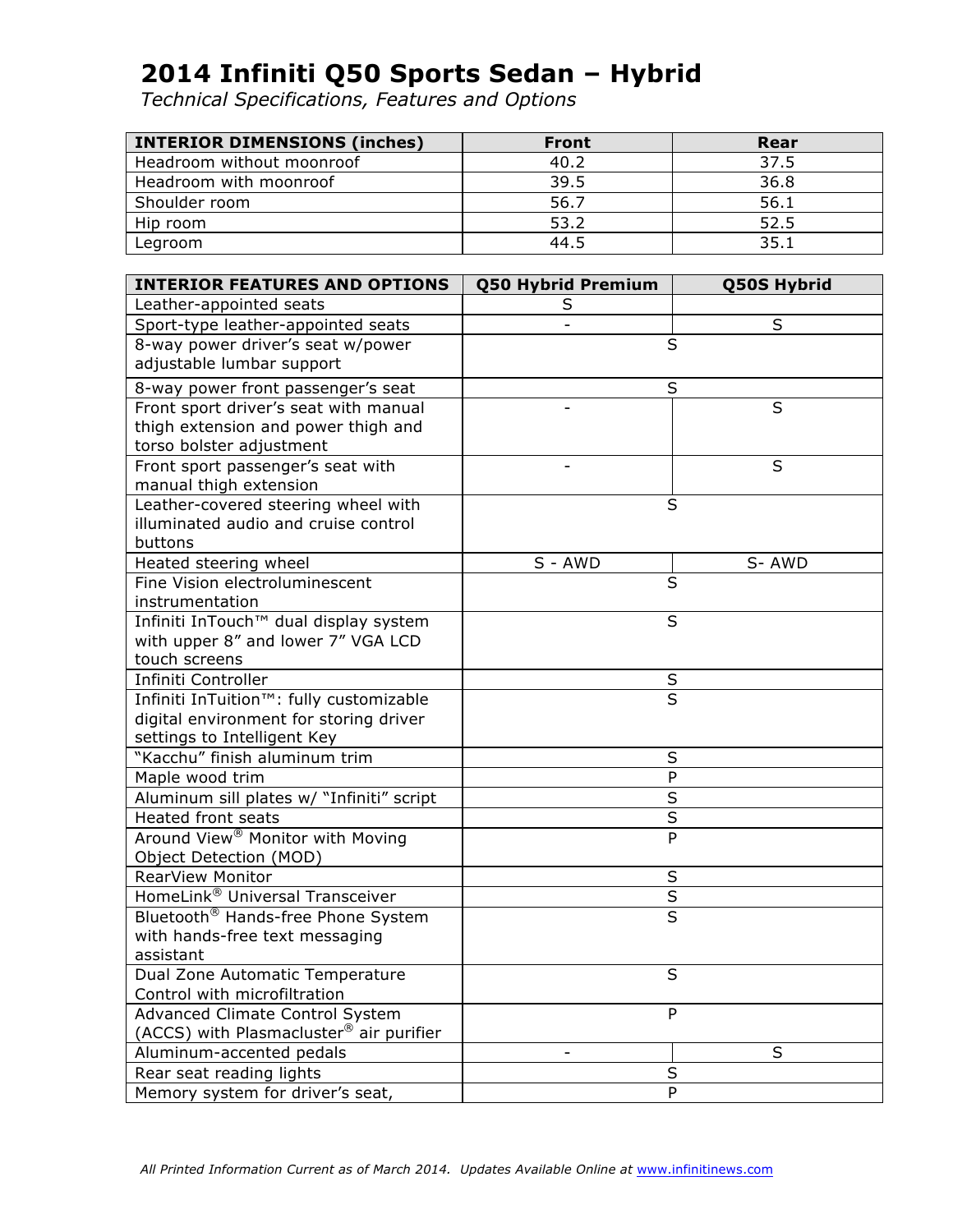| steering wheel and outside mirror         |                         |
|-------------------------------------------|-------------------------|
| Driver's seat, steering wheel and         | P                       |
| outside mirrors position synchronization  |                         |
| Power tilt and telescope steering wheel   | S                       |
| with entry/exit assist                    |                         |
| Rear window defroster with indicator      | S                       |
| light and timer                           |                         |
| Illuminated entry system with time        | S                       |
| delay fade-out                            |                         |
| Front seatback pockets                    | S                       |
| Cruise control w/ steering wheel          | $\overline{\mathsf{s}}$ |
| mounted controls                          |                         |
| <b>Intelligent Cruise Control</b>         | P                       |
| Power windows with front one-touch        | S                       |
| auto-up/down with auto-reverse            |                         |
| feature, remote keyless entry operable    |                         |
| Remote trunk release, electromagnetic     | S                       |
| trunk opener                              |                         |
| Locking glove compartment with light      | S                       |
| Driver and front-passenger sun visors     | S                       |
| with extenders and illum. vanity mirrors  |                         |
| Dual overhead map lights w/ sunglasses    | S                       |
| holder                                    |                         |
| Cupholders, 4 front, 2 rear               | S                       |
| Infiniti Intelligent Key system with push | S                       |
| button ignition                           |                         |
| Trunk illumination and hooks (4)          | S                       |
| Solid magnesium paddle shifter            | S                       |
| Active Noise Control (ANC)                | S                       |

| <b>INSTRUMENTATION</b>                |   |
|---------------------------------------|---|
| Analog speedometer,                   | S |
| tachometer, coolant                   |   |
| temperature and fuel gauges           |   |
| and white electroluminescent          |   |
| instrumentation                       |   |
| Odometer with dual trip meters        |   |
| Multi-function trip computer display  |   |
| w/instant fuel economy, driving time, |   |
| outside temperature, distance to      |   |
| empty, average speed, average fuel    |   |
| economy                               |   |
| HEV power gauge/meter                 | S |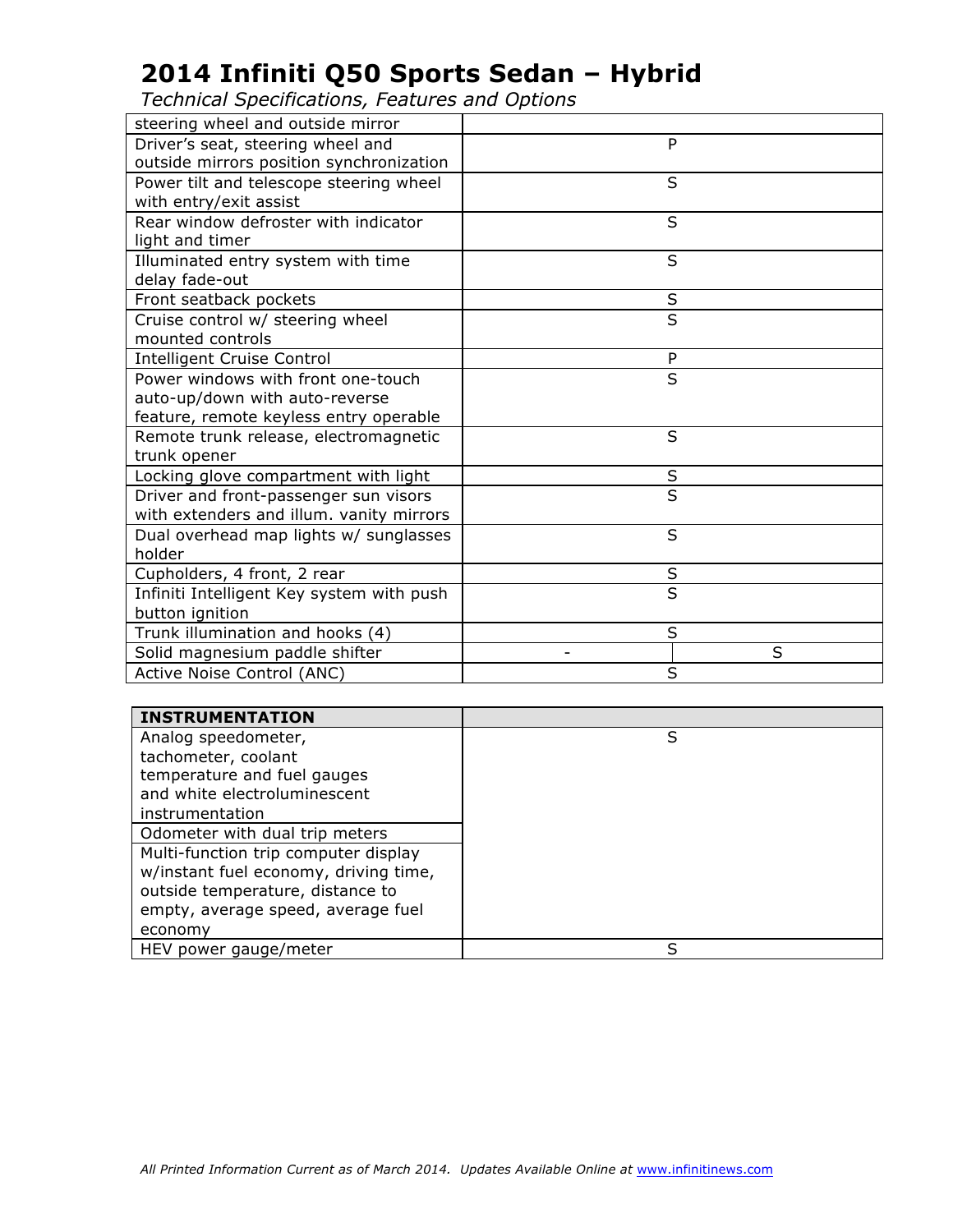| <b>AUDIO AND NAVIGATION</b><br><b>SYSTEMS</b>                                                                                                                                                                                                                                                                                                                                                                       | Q50 Hybrid Premium      | <b>Q50S Hybrid</b> |
|---------------------------------------------------------------------------------------------------------------------------------------------------------------------------------------------------------------------------------------------------------------------------------------------------------------------------------------------------------------------------------------------------------------------|-------------------------|--------------------|
| Infiniti Studio on Wheels by Bose®<br>Premium Audio system with 14<br>speakers, Bose® Centerpoint®<br>simulated sound                                                                                                                                                                                                                                                                                               | S                       |                    |
| HD radio                                                                                                                                                                                                                                                                                                                                                                                                            | S                       |                    |
| Speed sensing volume control                                                                                                                                                                                                                                                                                                                                                                                        | $\overline{\mathsf{s}}$ |                    |
| Two USB inputs, aux input and video<br>input                                                                                                                                                                                                                                                                                                                                                                        | $\overline{\mathsf{s}}$ |                    |
| Rear window in-glass diversity antenna                                                                                                                                                                                                                                                                                                                                                                              | $\sf S$                 |                    |
| SiriusXM Satellite Radio (SiriusXM<br>subscription required, sold separately)                                                                                                                                                                                                                                                                                                                                       | $\overline{\mathsf{s}}$ |                    |
| SiriusXM Travel Link with access to<br>weather, fuel prices, stocks, sports<br>and movie times (SiriusXM subscription<br>required, sold separately; late<br>availability)                                                                                                                                                                                                                                           | S                       |                    |
| Steering-wheel mounted audio<br>controls                                                                                                                                                                                                                                                                                                                                                                            | S                       |                    |
| Infiniti Voice Recognition                                                                                                                                                                                                                                                                                                                                                                                          | $\sf S$                 |                    |
| Infiniti InTouch™ Navigation System<br>with Lane Guidance and 3-D building<br>graphics, Infiniti Connection telematics<br>system including one year of safety,<br>security and convenience services,<br>SiriusXM Traffic including real-time<br>traffic information (SiriusXM<br>subscription required, sold separately),<br>Voice Recognition for navigation<br>functions, including one-shot voice<br>destination | $\overline{P}$          |                    |

| <b>CAPACITIES</b>                   |       |
|-------------------------------------|-------|
| Seating capacity                    |       |
| Interior passenger volume (cu. ft.) | 100.0 |
| Trunk volume (cu. ft.)              | 9.4   |
| Fuel tank (gals.)                   | 17.8  |
| Engine oil (qts.)                   | 5.2   |
| Engine coolant (qts.)               | 11.4  |

| <b>EPA MILEAGE</b><br><b>ESTIMATES (Actual</b><br>mileage may vary) | Q50 Hybrid<br><b>Premium</b><br><b>RWD</b> | Q50 Hybrid<br><b>Premium</b><br><b>AWD</b> | <b>Q50S</b><br><b>Hybrid RWD</b> | <b>Q50S</b><br><b>Hybrid AWD</b> |
|---------------------------------------------------------------------|--------------------------------------------|--------------------------------------------|----------------------------------|----------------------------------|
| City                                                                | 29                                         | 28                                         | 28                               | 27                               |
| Highway                                                             | 36                                         | 35                                         | 34                               | 31                               |
| Combined                                                            | 31                                         | 30                                         | 30                               | 28                               |
| <b>EPA Classification</b>                                           | Compact cars                               |                                            |                                  |                                  |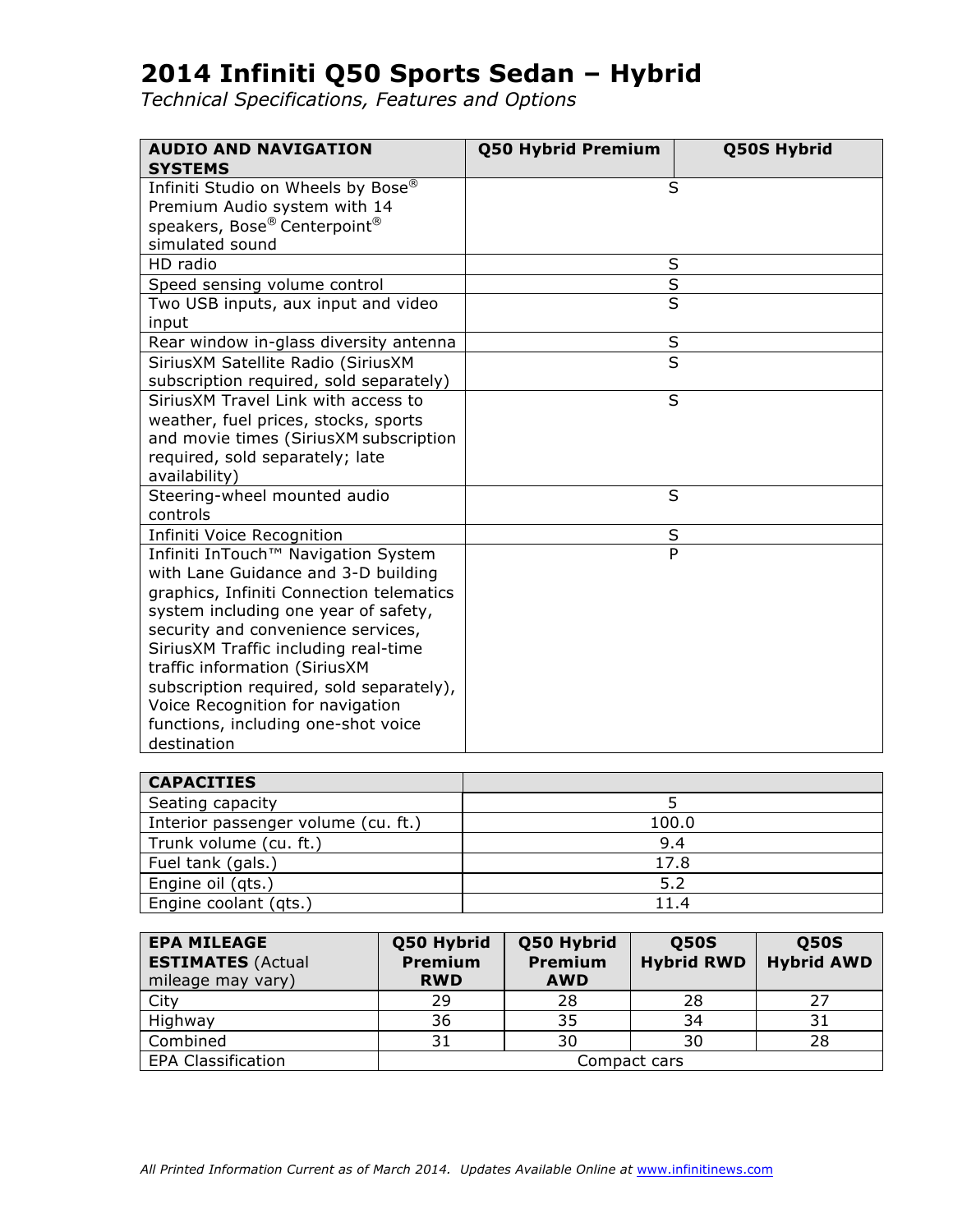| <b>PERFORMANCE 0-60 MPH</b> |             |
|-----------------------------|-------------|
| l Rear-wheel drive          | 4.9 seconds |
| All-wheel drive             | 5.2 seconds |

| <b>CURB WEIGHTS (lbs)</b> | Q50 Hybrid<br><b>Premium</b><br><b>RWD</b> | Q50 Hybrid<br>Premium<br><b>AWD</b> | <b>Q50S</b><br><b>Hybrid RWD</b> | <b>Q50S</b><br><b>Hybrid AWD</b> |
|---------------------------|--------------------------------------------|-------------------------------------|----------------------------------|----------------------------------|
| Front                     | 2,090                                      | 2,235                               | 2,119                            | 2,262                            |
| Rear                      | 1,823                                      | 1,850                               | 1,854                            | 1,883                            |
| Total                     | 3,913                                      | 4,085                               | 3,973                            | 4,145                            |
| Weight distribution (%    | 53.4/46.6                                  | 54.7/45.3                           | 53.3/46.7                        | 54.6/45.4                        |
| fr/rr, w/ driver)         |                                            |                                     |                                  |                                  |
| GVWR (lbs.)               | 4,960                                      | 5,159                               | 4,960                            | 5,159                            |

| <b>SAFETY AND SECURITY FEATURES</b>                      | Q50 Hybrid<br><b>Premium</b> | Q50S Hybrid |
|----------------------------------------------------------|------------------------------|-------------|
| Advanced Air Bag System (AABS) with dual-                |                              | S           |
| stage supplemental front air bags with occupant          |                              |             |
| classification sensor                                    |                              |             |
| Front seat-mounted side impact supp. air bags            |                              |             |
| Roof-mounted curtain side impact supplemental            |                              |             |
| air bags for front and rear-seat outboard                |                              |             |
| occupant head protection                                 |                              |             |
| LATCH System (Lower Anchors and Tethers for<br>CHildren) |                              |             |
| Front seat belts with pretensioners and load             |                              |             |
| limiters                                                 |                              |             |
| Zone Body construction                                   |                              |             |
| Power window lockout function                            |                              |             |
| Shift interlock system                                   |                              |             |
| Energy-absorbing steering column                         |                              |             |
| Vehicle Security System with indicator light and         |                              |             |
| Infiniti Vehicle Immobilizer System                      |                              |             |
| Remote Keyless Entry system with panic alarm             |                              |             |
| Vehicle Dynamic Control (VDC)                            |                              |             |
| Tire Pressure Monitoring System (TPMS)                   |                              |             |
| Brake-Operated Pre-Crash Seat Belts                      |                              | P           |
| Blind Spot Warning (BSW) and Blind Spot                  |                              | P           |
| Intervention <sup>®</sup> (BSI)                          |                              |             |
| Intelligent Cruise Control (Full Speed Range)            |                              | P           |
| Backup Collision Intervention (BCI)                      |                              | P           |
| Distance Control Assist (DCA)                            |                              | P           |
| Forward Collision Warning (FCW)                          |                              | P           |
| Predictive Forward Collision Warning (PFCW)              |                              | P           |
| Forward Emergency Braking (FEB)                          |                              | P           |
| Lane Departure Warning (LDW)                             |                              | ${\sf P}$   |
| Lane Departure Prevention with Active Lane               |                              | P           |
| Control™ (utilizing world's first production Direct      |                              |             |
| Active Steering technology)                              |                              |             |